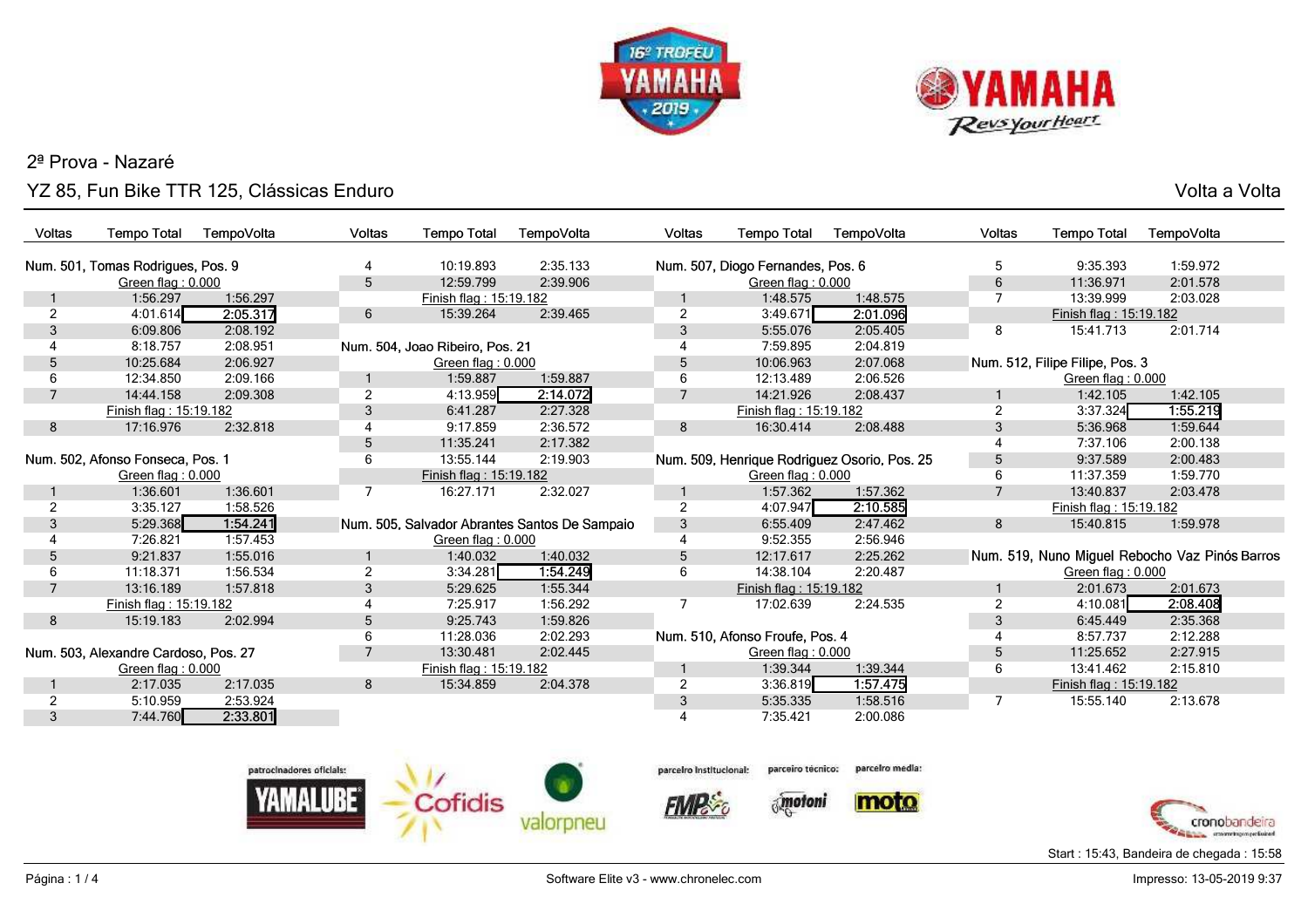



## 2ª Prova - NazaréYZ 85, Fun Bike TTR 125, Clássicas Enduro

Volta a Volta

| Voltas         | <b>Tempo Total</b>                 | TempoVolta                                       | Voltas         | <b>Tempo Total</b>               | TempoVolta | Voltas         | <b>Tempo Total</b>                  | TempoVolta                                      | <b>Voltas</b>  | <b>Tempo Total</b>                 | TempoVolta |
|----------------|------------------------------------|--------------------------------------------------|----------------|----------------------------------|------------|----------------|-------------------------------------|-------------------------------------------------|----------------|------------------------------------|------------|
|                |                                    |                                                  |                |                                  |            |                |                                     |                                                 |                |                                    |            |
|                | Num. 520, Guilherme Nunes, Pos. 22 |                                                  | 5              | 10:30.797                        | 2:07.137   |                | Num. 752, Eduardo Gregório, Pos. 11 |                                                 | 5              | 11:23.201                          | 2:21.283   |
|                | Green flag: 0.000                  |                                                  | 6              | 12:39.530<br>14:46.872           | 2:08.733   |                | Green flag: 0.000<br>2:17.703       |                                                 | 6              | 13:37.398                          | 2:14.197   |
|                | 2:18.002                           | 2:18.002                                         |                |                                  | 2:07.342   |                |                                     | 2:17.703                                        |                | Finish flag: 15:19.182             |            |
| 2              | 4:45.767                           | 2:27.765                                         |                | Finish flag: 15:19.182           |            | $\overline{2}$ | 4:23.833                            | 2:06.130                                        | $\overline{7}$ | 15:56.540                          | 2:19.142   |
| 3              | 7:05.870                           | 2:20.103                                         | 8              | 16:58.736                        | 2:11.864   | 3              | 6:34.499                            | 2:10.666                                        |                |                                    |            |
|                | 9:24.361                           | 2:18.491                                         |                |                                  |            |                | 8:44.782                            | 2:10.283                                        |                | Num. 756, Vasco Areia, Pos. 13     |            |
| 5              | 11:48.995                          | 2:24.634                                         |                | Num. 527, Simão Godinho, Pos. 20 |            | 5              | 10:55.411                           | 2:10.629                                        |                | Green flag: 0.000                  |            |
| 6              | 14:11.733                          | 2:22.738                                         |                | Green flag: 0.000                |            | 6              | 13:06.097                           | 2:10.686                                        |                | 2:19.315                           | 2:19.315   |
|                | Finish flag: 15:19.182             |                                                  |                | 1:54.609                         | 1:54.609   |                | 15:18.135                           | 2:12.038                                        | $\overline{2}$ | 4:28.526                           | 2:09.211   |
| 7              | 16:27.913                          | 2:16.180                                         | $\overline{2}$ | 4:47.993                         | 2:53.384   |                | Finish flag: 15:19.182              |                                                 | 3              | 6:37.499                           | 2:08.973   |
|                |                                    |                                                  | 3              | 7:08.306                         | 2:20.313   | 8              | 17:32.393                           | 2:14.258                                        |                | 8:46.505                           | 2:09.006   |
|                |                                    | Num. 524, Martinho Maria Vilaça Rovisco Pais, Po |                | 9:27.142                         | 2:18.836   |                |                                     |                                                 | $\overline{5}$ | 11:12.870                          | 2:26.365   |
|                | Green flag: 0.000                  |                                                  | 5              | 11:50.795                        | 2:23.653   |                | Num. 753, Virgolino Coelho, Pos. 23 |                                                 | 6              | 13:23.999                          | 2:11.129   |
|                | 1:58.366                           | 1:58.366                                         | 6              | 14:07.637                        | 2:16.842   |                | Green flag: 0.000                   |                                                 |                | Finish flag: 15:19.182             |            |
| 2              | 4:05.061                           | 2:06.695                                         |                | Finish flag: 15:19.182           |            |                | 2:35.826                            | 2:35.826                                        | 7              | 15:32.626                          | 2:08.627   |
| 3              | 6:12.725                           | 2:07.664                                         |                | 16:25.931                        | 2:18.294   |                | 4:54.912                            | 2:19.086                                        |                |                                    |            |
|                | 8:37.611                           | 2:24.886                                         |                |                                  |            | 3              | 7:11.944                            | 2:17.032                                        |                | Num. 757, Martin Rodrigues, Pos. 8 |            |
| 5              | 10:45.306                          | 2:07.695                                         |                | Num. 531, Lourenço Lebre, Pos. 5 |            |                | 9:29.469                            | 2:17.525                                        |                | Green flag: 0.000                  |            |
|                | 12:53.413                          | 2:08.107                                         |                | Green flag: 0.000                |            | 5              | 11:51.668                           | 2:22.199                                        |                | 2:20.258                           | 2:20.258   |
| $\overline{7}$ | 15:00.526                          | 2:07.113                                         |                | 1:46.387                         | 1:46.387   | 6              | 14:14.973                           | 2:23.305                                        | $\overline{2}$ | 4:26.688                           | 2:06.430   |
|                | Finish flag: 15:19.182             |                                                  | $\overline{2}$ | 3:45.226                         | 1:58.839   |                | Finish flag: 15:19.182              |                                                 | 3              | 6:32.928                           | 2:06.240   |
| 8              | 17:17.827                          | 2:17.301                                         | 3              | 5:43.709                         | 1:58.483   | $\overline{7}$ | 16:35.559                           | 2:20.586                                        |                | 8:37.927                           | 2:04.999   |
|                |                                    |                                                  |                | 7:43.261                         | 1:59.552   |                |                                     |                                                 | 5              | 10:41.570                          | 2:03.643   |
|                |                                    | Num. 525, José Maria Vilaça Rovisco Pais, Pos. 7 | 5              | 9:43.095                         | 1:59.834   |                |                                     | Num. 755, Vasco Miguel Batista Correia Da Fonse | 6              | 12:45.393                          | 2:03.823   |
|                | Green flag: 0.000                  |                                                  | 6              | 11:43.370                        | 2:00.275   |                | Green flag: 0.000                   |                                                 | $\overline{7}$ | 14:49.268                          | 2:03.875   |
|                | 1:54.784                           | 1:54.784                                         |                | 13:42.051                        | 1:58.681   |                | 2:21.213                            | 2:21.213                                        |                | Finish flag: 15:19.182             |            |
| 2              | 3:59.361                           | 2:04.577                                         |                | Finish flag: 15:19.182           |            |                | 4:31.517                            | 2:10.304                                        | 8              | 17:00.423                          | 2:11.155   |
| 3              | 6:14.744                           | 2:15.383                                         | 8              | 15:42.520                        | 2:00.469   | 3              | 6:49.277                            | 2:17.760                                        |                |                                    |            |
|                | 8:23.660                           | 2:08.916                                         |                |                                  |            |                | 9:01.918                            | 2:12.641                                        |                |                                    |            |
|                |                                    |                                                  |                |                                  |            |                |                                     |                                                 |                |                                    |            |









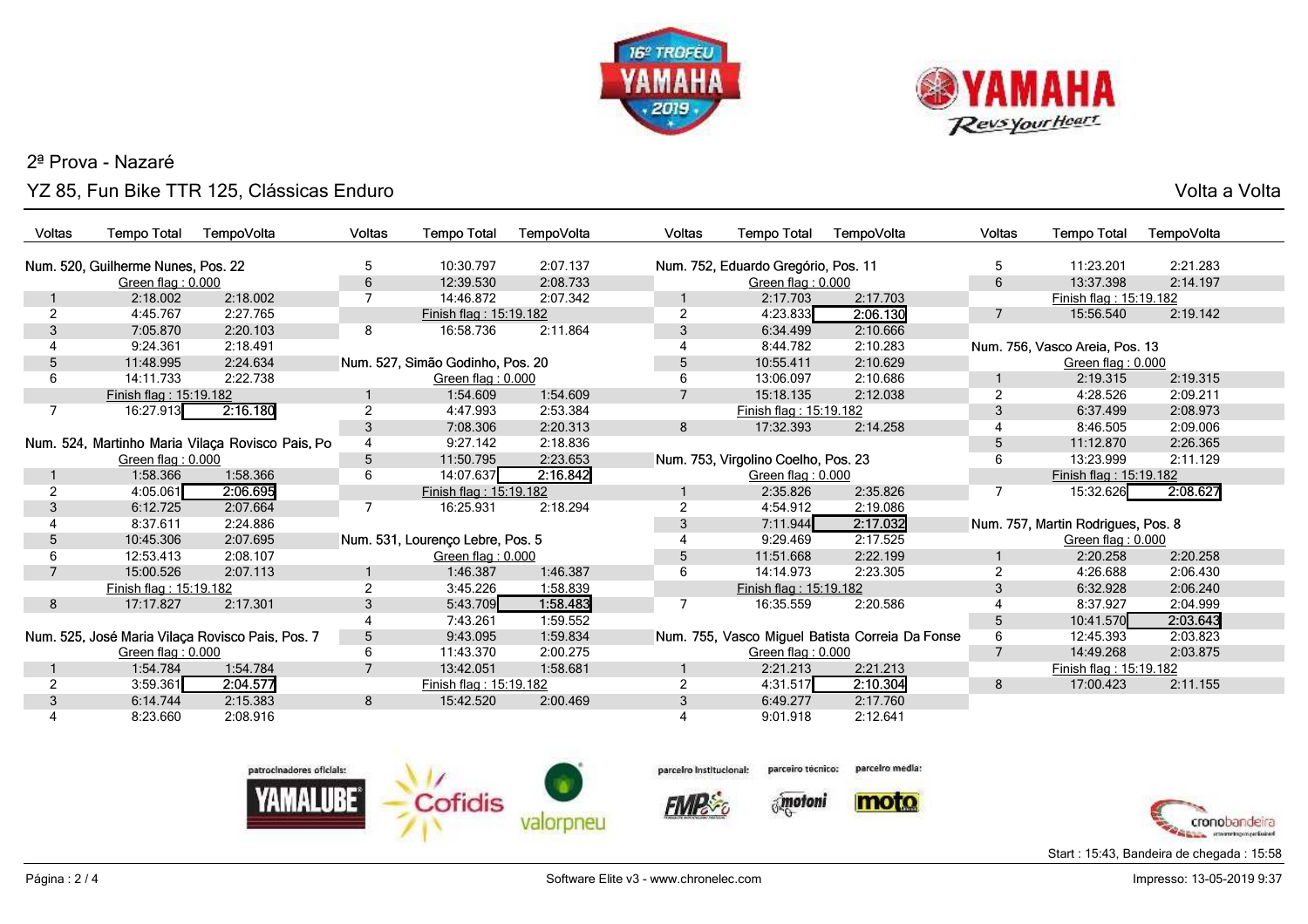



## 2ª Prova - NazaréYZ 85, Fun Bike TTR 125, Clássicas Enduro

Volta a Volta

| Voltas         | <b>Tempo Total</b>                                           | TempoVolta | Voltas                   | <b>Tempo Total</b>                | TempoVolta                                      | Voltas                  | <b>Tempo Total</b>                                   | TempoVolta                                    | Voltas         | <b>Tempo Total</b>              | TempoVolta |
|----------------|--------------------------------------------------------------|------------|--------------------------|-----------------------------------|-------------------------------------------------|-------------------------|------------------------------------------------------|-----------------------------------------------|----------------|---------------------------------|------------|
|                | Num. 759, Tiago Nascimento, Pos. 12<br>Green flag: 0.000     |            | 6                        | 15:27.696                         | 2:39.164                                        | 5                       | 9:19.122<br>11:38.054                                | 2:20.162<br>2:18.932                          | 7              | 16:48.806                       | 2:25.435   |
|                | 2:24.558                                                     | 2:24.558   |                          |                                   | Num. 762, Francisco Maria Vicente Pedrosa, Pos. | 6                       | 13:58.427                                            | 2:20.373                                      |                | Num. 805, Tiago Guedes, Pos. 15 |            |
| $\overline{2}$ | 4:30.273                                                     | 2:05.715   |                          | Green flag: 0.000                 |                                                 |                         | Finish flag: 15:19.182                               |                                               |                | Green flag: 0.000               |            |
| 3              | 6:42.936                                                     | 2:12.663   |                          | 2:17.511                          | 2:17.511                                        | 7                       | 16:16.763                                            | 2:18.336                                      |                | 2:39.683                        | 2:39.683   |
| 4              | 8:54.165                                                     | 2:11.229   | $\overline{2}$           | 4:26.348                          | 2:08.837                                        |                         |                                                      |                                               | $\overline{2}$ | 4:49.283                        | 2:09.600   |
| 5              | 11:07.786                                                    | 2:13.621   | 3                        | 6:43.264                          | 2:16.916                                        |                         |                                                      | Num. 801, Carlos Manuel Franco Pinto, Pos. 30 | 3              | 6:59.769                        | 2:10.486   |
| 6              | 13:20.172                                                    | 2:12.386   |                          | 9:04.276                          | 2:21.012                                        |                         | Green flag: 0.000                                    |                                               | 4              | 9:09.886                        | 2:10.117   |
|                | Finish flag: 15:19.182                                       |            | 5                        | 11:16.985                         | 2:12.709                                        |                         | 2:47.191                                             | 2:47.191                                      | 5              | 11:21.938                       | 2:12.052   |
| $\overline{7}$ | 15:30.666                                                    | 2:10.494   | 6                        | 13:26.923                         | 2:09.938                                        |                         | Finish flag: 15:19.182                               |                                               | 6              | 13:35.755                       | 2:13.817   |
|                |                                                              |            |                          | Finish flag: 15:19.182            |                                                 |                         |                                                      |                                               |                | Finish flag: 15:19.182          |            |
|                | Num. 760, Vera Caetano Marques, Pos. 28<br>Green flag: 0.000 |            | 7                        | 15:38.229                         | 2:11.306                                        |                         | Num. 802, Filipe Pires, Pos. 29<br>Green flag: 0.000 |                                               | 7              | 15:50.182                       | 2:14.427   |
|                | 3:03.996                                                     | 3:03.996   |                          | Num. 764, Márcio Antunes, Pos. 19 |                                                 |                         | 2:43.958                                             | 2:43.958                                      |                |                                 |            |
| $\overline{c}$ | 6:10.920                                                     | 3:06.924   |                          | Green flag: 0.000                 |                                                 | $\overline{2}$          | 5:09.412                                             | 2:25.454                                      |                |                                 |            |
| 3              | 9:12.224                                                     | 3:01.304   | 1                        | 2:33.413                          | 2:33.413                                        | 3                       | 7:24.588                                             | 2:15.176                                      |                |                                 |            |
|                | 12:03.157                                                    | 2:50.933   | $\overline{2}$           | 4:53.558                          | 2:20.145                                        |                         | 9:43.014                                             | 2:18.426                                      |                |                                 |            |
| 5 <sup>5</sup> | 14:53.709                                                    | 2:50.552   | 3                        | 7:10.971                          | 2:17.413                                        | 5                       | 12:04.413                                            | 2:21.399                                      |                |                                 |            |
|                | Finish flag: 15:19.182                                       |            |                          | 9:30.320                          | 2:19.349                                        |                         | Finish flag: 15:19.182                               |                                               |                |                                 |            |
| 6              | 17:46.788                                                    | 2:53.079   | 5                        | 11:46.749                         | 2:16.429                                        |                         |                                                      |                                               |                |                                 |            |
|                |                                                              |            | 6                        | 14:04.576                         | 2:17.827                                        |                         | Num. 803, Miguel Santos, Pos. 24                     |                                               |                |                                 |            |
|                | Num. 761, Pedro Ruivo, Pos. 26                               |            |                          | Finish flag: 15:19.182            |                                                 |                         | Green flag: 0.000                                    |                                               |                |                                 |            |
|                | Green flag: 0.000                                            |            | $\overline{7}$           | 16:21.367                         | 2:16.791                                        |                         | 2:39.876                                             | 2:39.876                                      |                |                                 |            |
|                | 2:40.860                                                     | 2:40.860   |                          |                                   |                                                 | $\overline{2}$          | 4:55.318                                             | 2:15.442                                      |                |                                 |            |
| $\overline{2}$ | 5:14.184                                                     | 2:33.324   |                          | Num. 769, Tiago Nunes, Pos. 18    |                                                 | 3                       | 7:12.621                                             | 2:17.303                                      |                |                                 |            |
| 3              | 7:45.452                                                     | 2:31.268   |                          | Green flag: 0.000                 |                                                 |                         | 9:33.573                                             | 2:20.952                                      |                |                                 |            |
| 4              | 10:14.108                                                    | 2:28.656   |                          | 2:26.760                          | 2:26.760                                        | 5                       | 11:57.952                                            | 2:24.379                                      |                |                                 |            |
| 5 <sup>5</sup> | 12:48.532                                                    | 2:34.424   | $\overline{c}$           | 4:40.225                          | 2:13.465                                        | 6                       | 14:23.371                                            | 2:25.419                                      |                |                                 |            |
|                | Finish flag: 15:19.182                                       |            | 3                        | 6:58.960                          | 2:18.735                                        |                         | Finish flag: 15:19.182                               |                                               |                |                                 |            |
|                |                                                              |            | patrocinadores oficials: | $\mathcal{L}$                     |                                                 | parceiro institucional: | parceiro tecnico:                                    | parcelro media:                               |                |                                 |            |





**FIMPS** 



*<u>Motoni</u>* 





Start : 15:43, Bandeira de chegada : 15:58